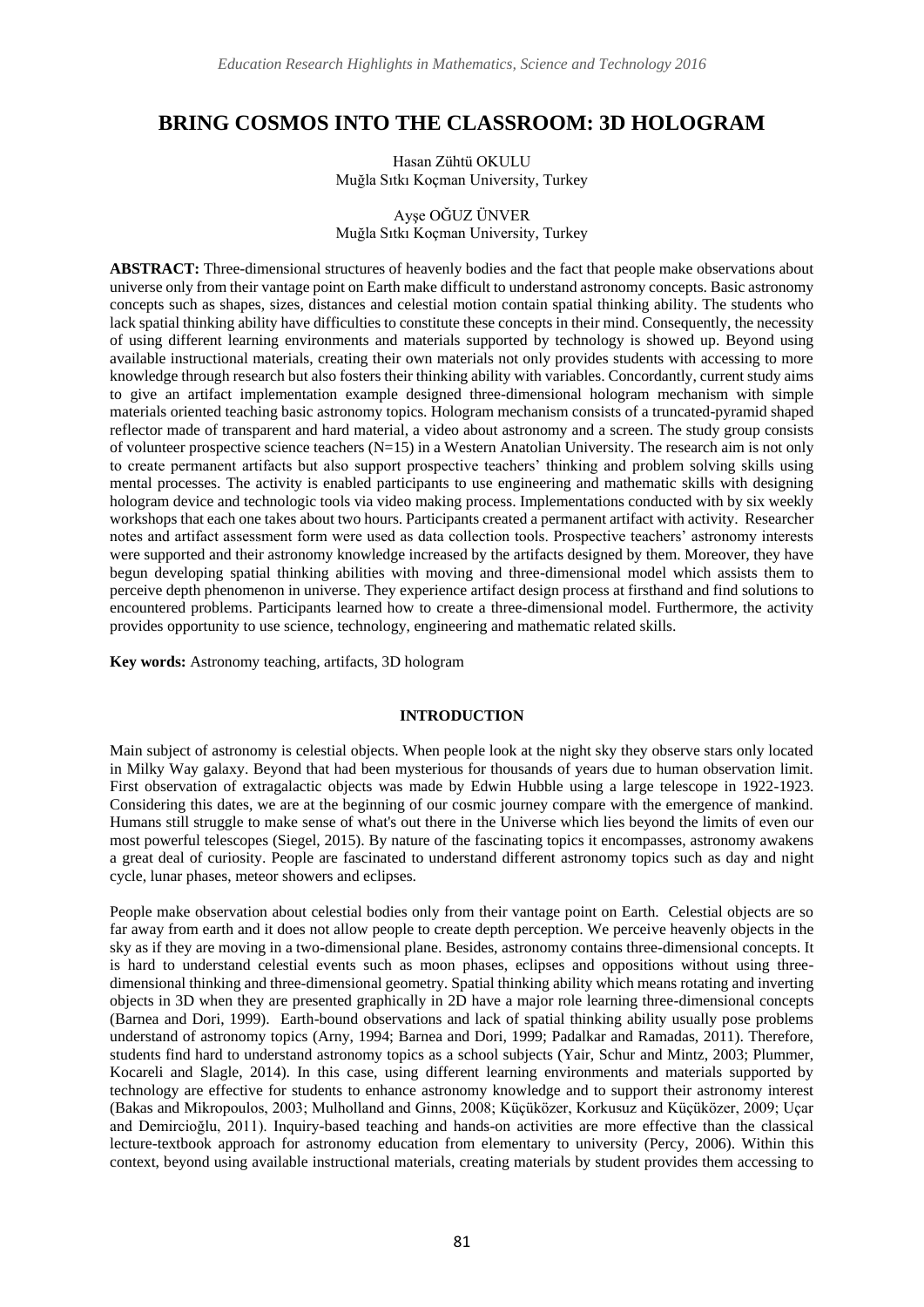more knowledge through research and fosters students thinking ability with variables. Concordantly, purpose of the study is to conduct with an artifact-based activity with designing a three-dimensional hologram assembly.

### **METHODS**

#### **Description of the Study**

This study aims to give an artifact implementation example designed three-dimensional hologram mechanism with simple materials oriented teaching basic astronomy topics. The research aim is not only to create permanent artifacts but also support prospective teachers' thinking and problem solving skills using mental processes. The participants comprise volunteer third-year prospective science teachers in a Western Anatolian University. Total number of participants is 15 (N=11 female; N=4 male). Hologram mechanism consists of a truncated-pyramid shaped reflector made of transparent and hard material, a video about astronomy and a screen. The activity is enabled to use participants' engineering and mathematic skills with designing hologram device and technologic tools via video making process. Participants created a permanent artifact with activity Data were collected for the research through researcher notes using for process evaluation and artifact assessment form using for outcome evaluation. Hologram assembly assessment form (see app. 1) developed based upon thermometer assessment form (Oğuz Ünver, 2015). The form consists of three main parts which are video, reflector and design and functionality of the hologram assembly. The researcher notes used to understand effectiveness of the activities. Researcher notes takes within the scope of three main questions: *"What are difficulties for participant during activities?" "Which skills are used by participant?" "How do activities affect participants' astronomy interest?* Implementations conducted with by six weekly guided workshops that each one takes about two hours. (See Figure 1).



**Figure 1.** Skills, workshop content and participant tasks during the implementation

Implementations consist of five steps which are orientation and choosing topics, literature review, searching and designing videos, making a reflector and readjusting hologram assembly and sharing. Each workshop provides participants to share their knowledge, skills and experience and to do their tasks collaboratively. During workshops researchers guide participants in different ways such as the define order of tasks, lead to participants determining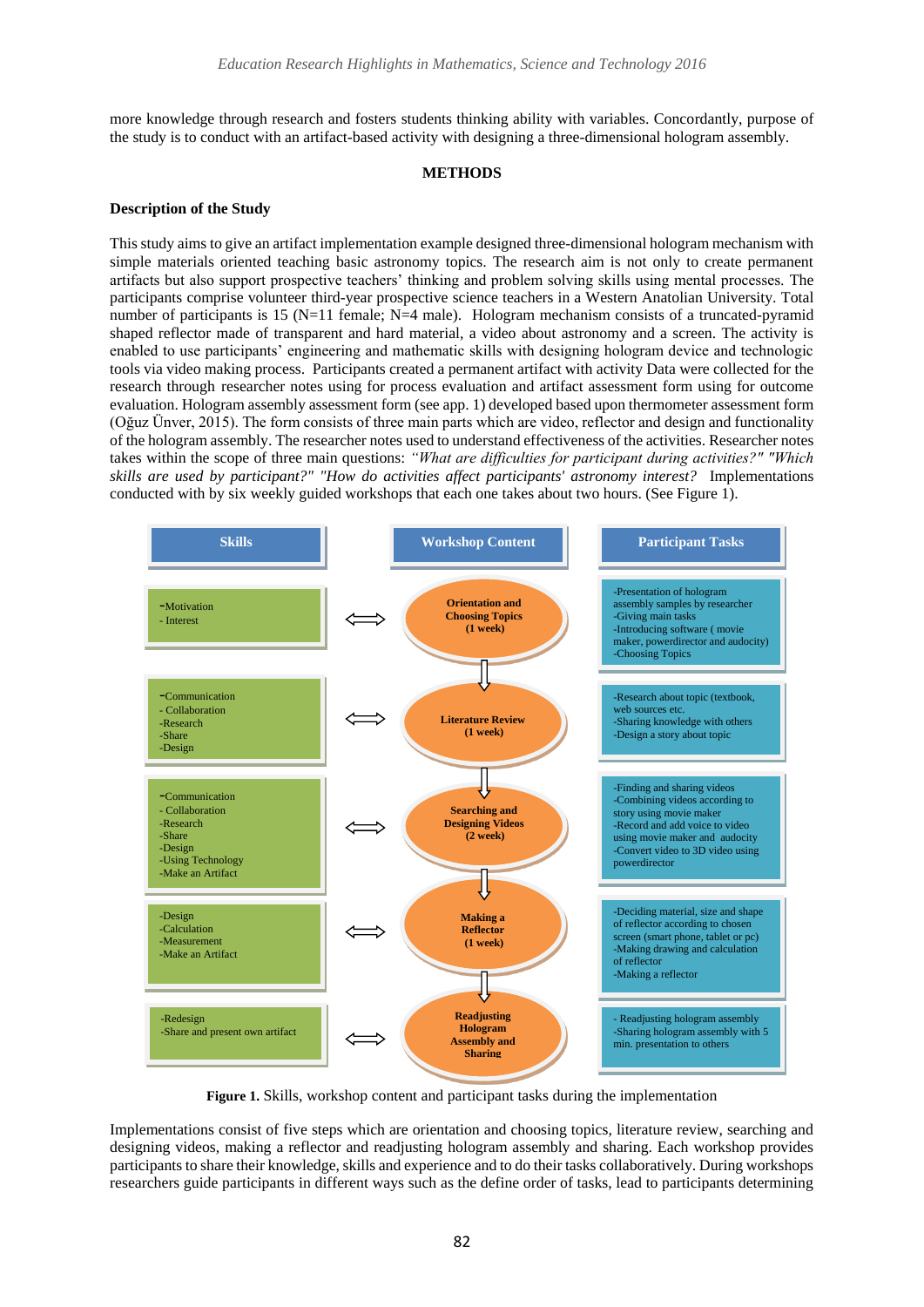knowledge and scientific knowledge and motivating them to difficult problem. The workshops support participants individual and group skills such as interest, sharing knowledge and collaboration. The primary aim of workshops is not produce the artifacts, they aim to create a collaborative and inspirational learning environment which constitutes peer learning. One of hologram assembly sample created by a participant is shown on Figure 2.



**Figure 2.** Hologram assembly sample-rotation of the earth

The quantitative data obtained from hologram assembly assessment form analyzed with descriptive statistics. The qualitative data obtained from researcher notes analyze via content analyses by two researchers.

## **RESULTS AND FINDINGS**

The findings of the research are presented as quantitative and qualitative results. The finding of artifact assessment form using for outcome evaluation is shown Table 1.

|  | <b>Table 1.</b> Descriptive statistics obtained from artifact assessment form $(N=15)$ |  |  |  |  |  |  |
|--|----------------------------------------------------------------------------------------|--|--|--|--|--|--|
|--|----------------------------------------------------------------------------------------|--|--|--|--|--|--|

| <b>Video</b>                                                     |                                                        |                                                           |                       |  |  |  |
|------------------------------------------------------------------|--------------------------------------------------------|-----------------------------------------------------------|-----------------------|--|--|--|
|                                                                  | Black Holes, The Sun, Artificial Satellites, The Milky |                                                           |                       |  |  |  |
|                                                                  |                                                        | Way Galaxy, The Seasons, Galileo Galilei, Lunar           |                       |  |  |  |
| <b>Topic of video</b>                                            | Phases, The Formation of Moon, Known Universe,         |                                                           |                       |  |  |  |
|                                                                  | Jupiter and Moons, Day and Night Cycle, Light,         |                                                           |                       |  |  |  |
|                                                                  |                                                        | Universe Models and Rotation of the Earth (N-15)          |                       |  |  |  |
| Length of videos                                                 |                                                        | Change between 2,16 and 6,15 minutes                      |                       |  |  |  |
| Video contains scientific knowledge                              |                                                        | $N=12$ (Yes)<br>$N=3$ (Partly)<br>$N=0$ (No)              |                       |  |  |  |
| Appropriate display screen                                       |                                                        | Smart Phone ( $N=6$ ), Tablet ( $N=3$ ), PC ( $N=6$ )     |                       |  |  |  |
| Video contains depth perception                                  | $N=15$ (Yes)                                           |                                                           | $N=0$ (No)            |  |  |  |
| Video contains voice                                             | $N=15$ (Yes)                                           |                                                           | $\overline{N=0}$ (No) |  |  |  |
| Video is well fictionalized                                      | $N=9$ (Yes)                                            | $N=3$ (Partly)                                            | $N=3 (No)$            |  |  |  |
| Video quality                                                    | $N=0$ (Low)                                            | $N=2$ (Medium)                                            | $N=13$<br>(High)      |  |  |  |
| Recording format<br>MP4 ( $N=13$ ), AVI ( $N=1$ ), WMV ( $N=1$ ) |                                                        |                                                           |                       |  |  |  |
| <b>Hologram Reflector</b>                                        |                                                        |                                                           |                       |  |  |  |
| Material of hologram reflector                                   |                                                        | Glass (N=3), Hard Plastic (N=3), Acetate Paper (<br>$N=9$ |                       |  |  |  |
| Hologram reflector is portable                                   | $N=15$ (Yes)                                           |                                                           | $N=0 (No)$            |  |  |  |
| Size of hologram reflector                                       |                                                        | Change between 3 and 13 cm (high)                         |                       |  |  |  |
| Number of hologram reflector' faces                              |                                                        | 4 faces ( $N=15$ )                                        |                       |  |  |  |
| Hologram reflector is symmetrical                                | $N=14$ (Yes)                                           | $N=1$ (No)                                                |                       |  |  |  |
| Hologram reflector works well                                    | $N=14$ (Yes)                                           |                                                           | $N=1$ (No)            |  |  |  |
| Hologram reflector is transparent                                | $N=15$ (Yes)                                           |                                                           | $N=0$ (No)            |  |  |  |
| Hologram reflector uses easily                                   | $N=12$ (Yes)                                           |                                                           | $N=3$ (No)            |  |  |  |
| Hologram reflector is durable                                    | $N=12$ (Yes)                                           |                                                           | $N=3$ (No)            |  |  |  |
| <b>Design and Functionality of The Hologram Assembly</b>         |                                                        |                                                           |                       |  |  |  |
| Hologram assembly has low cost                                   | $N=12$ (Yes)                                           |                                                           | $N=3$ (No)            |  |  |  |
| Hologram assembly can use easily                                 | $N=15$ (Yes)                                           |                                                           | $N=0$ (No)            |  |  |  |
| Hologram assembly can use by independent user                    | $N=15$ (Yes)                                           |                                                           | $N=0$ (No)            |  |  |  |
| Hologram assembly is interesting                                 | $N=15$ (Yes)                                           |                                                           | $N=0$ (No)            |  |  |  |
| Hologram assembly can set up easily                              | $N=15$ (Yes)                                           | $N=0$ (No)                                                |                       |  |  |  |
| Hologram assembly can store easily                               | $N=9$ (Yes)                                            |                                                           | $N=6$ (No)            |  |  |  |
| Hologram assembly has long shelter life                          | $N=15$ (Yes)                                           |                                                           | $N=0$ (No)            |  |  |  |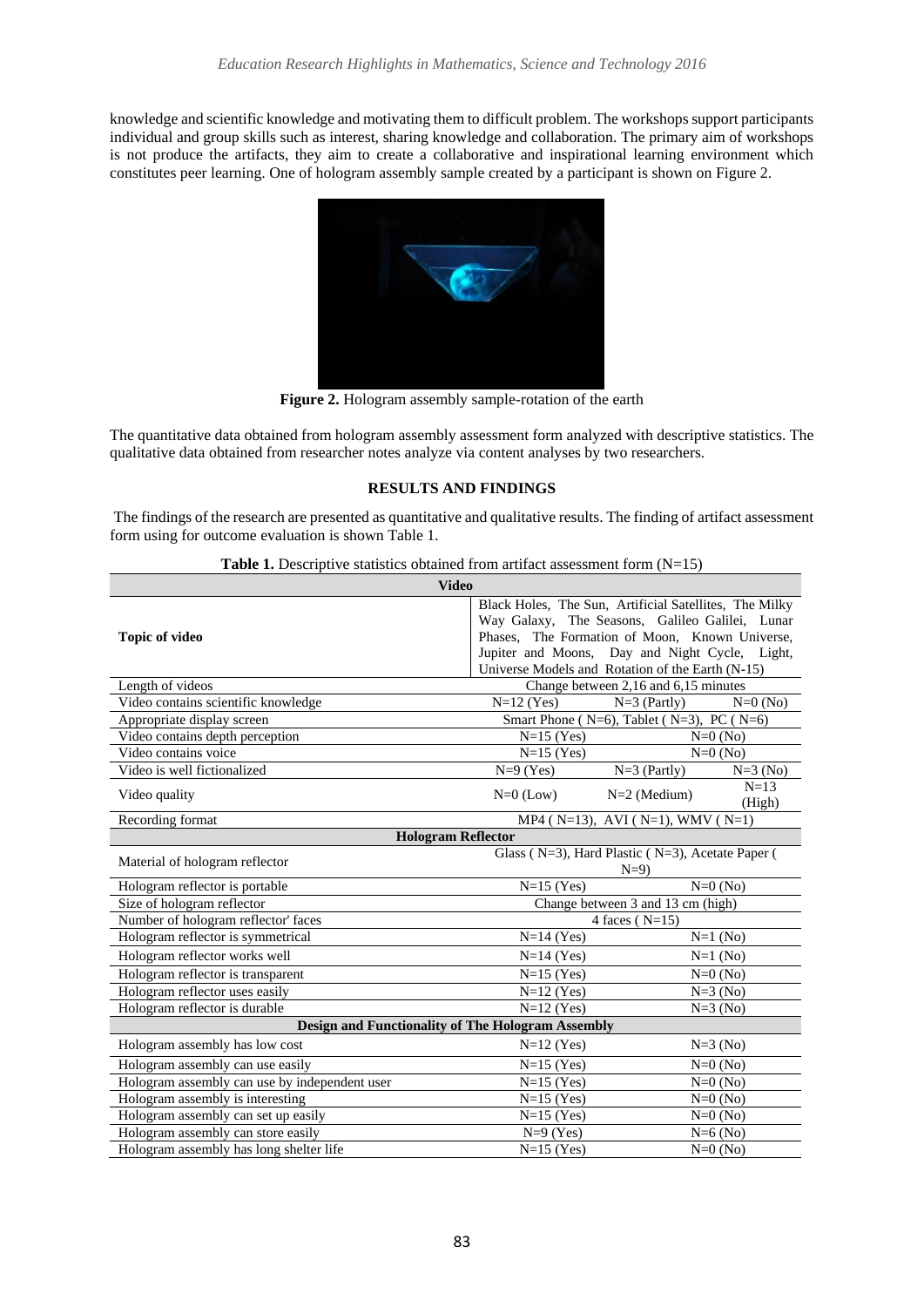As seen Table 1, hologram assembles evaluated in three main themes. The video theme contains content and features of videos. Topics of videos are black holes, the sun, artificial satellites, the milky way galaxy, the seasons, Galileo Galilei, lunar phases, the formation of moon, known universe, Jupiter and moons, day and night cycle, light, universe models and rotation of the earth. There of videos has partly scientific content. The videos are different length between 2,16 and 6,15 minutes and suitable for different display screens. All of videos have depth perception which means background of video is black and contain voice recorded by participants about the relevant astronomy topic. Nine of videos is well fictionalized which means the video has appropriate content knowledge and story. Generally, the videos have high qualities and in MP4 format. Hologram reflector theme is about the features of reflector. Generally, the participants used acetate papers as material. It is flexible and easy to make reflector. Rest of them used glass and hard plastic (CD case). Relatively, these materials are fragile and hard to cut. All of reflector are portable, transparent and has four faces. The sizes of these reflectors change between 3 and 13 cm (high) according to suitable screen. Generally, reflectors are symmetrical, work well, use easily and durable because of used acetate papers. Last evaluation them is design and functionality of the hologram assembly that contains seven criteria. These criteria include the general features an artifact. All of assembles can use easily and set up by independent user. All of them are interesting, can set up easily and has long shelter life. Because of used materials, glass and hard plastic reflectors are fragile, do not fold and have high price.

The qualitative findings obtained from researcher notes were classified in terms of the three basic categories which are difficulties, used skills and astronomy interest. A part of participants' research about selected topic contains web sources. Most of the participants do not distinguish knowledge and scientific knowledge due to being away from the nature of science especially in astronomy and astrology topics. They could not internalize the criteria of scientific knowledge despite being third grade prospective science teacher. Some of participants don't have qualifications and interests for technology. They find hard to make hologram assembly especially in video process. But, participants share their knowledge, experiences and skills during workshops. That allows peering learning and learned with mistakes. They improve to use technology skills. One of participant emphasized *that* with fallowing statement. *"At first, finding videos and combining them were very hard. But now, I can use movie maker, power director and audacity software. It is easy to make video in 3D. I can prepare it in a short time. I will create a hologram about biology (Participant 4)".* Also, participants have lack of measurement and calculation skills (e.g. using ruler, angels etc). Some participant statement emphasizes astronomy interest: "*When I searching for universe I found Cosmos series. It is very fascinating. I almost watch all episodes (Participant 7)".*

#### **CONCLUSION**

The current study allows prospective teacher to create their own artifacts using technology, mathematic and engineer skills about an astronomy topic. Prospective teachers created permanent artifacts and their thinking and problem solving skills support using mental processes to find solutions to encountered problems. Also, activity support spatial thinking abilities with moving and three-dimensional model which assists them to perceive depth phenomenon in universe. The activity is enabled to use participants' engineering and mathematic skills with designing hologram device and technologic tools via video making process. Participants learned how to create a three-dimensional model. Prospective teachers' astronomy interests were supported and their astronomy knowledge fostered by the products designed by them. A specific artifact assessment forms sample for hologram assembly were developed. Prospective teachers experienced product design process at firsthand.

#### **REFERENCES**

Arny, T.T. (1994). *Explorations an introduction to astronomy*. Missouri: Mosby-Year Book.

- Bakas, C., & Mikropoulos, T. (2003). Design of virtual environments for the comprehension of planetary phenomena. *International Journal of Science Education,* 25(8), 949–968.
- Barnea, N., & Dori, Y. J. (1999). High-school chemistry students' performance and gender differences in a computerized molecular modeling learning environment. *Journal of Science Education and Technology*, 8(4), 257–271.
- Küçüközer, H., Korkusuz, M. E., Küçüközer, H. A., & Yürümezoğlu, K. (2009). The effect of 3D computer modeling and observation-based instruction on the conceptual change regarding basic concepts of astronomy in elementary school students. *Astronomy Education Review*, 8(1), 104–118.
- Mulholland, J., & Ginns, I. (2008). College MOON project Australia: preservice teachers learning about the moon's phases. *Research in Science Education*, 38(3), 385–399.
- Oguz Ünver, A. (2015). "Bilimin Doğası ve Bilimsel Sorgulama İlişkisi", *Bilimin Doğası Gelişimi ve Öğretimi* (ed. Doç. Dr. Nilgün Yenice). Ankara: Anı Yayıncılık, 217-256.
- Padalkar, S., & Ramadas, J. (2011). Designed and spontaneous gestures in elementary astronomy education. International *Journal of Science Education,* 33(12), 1703–1739.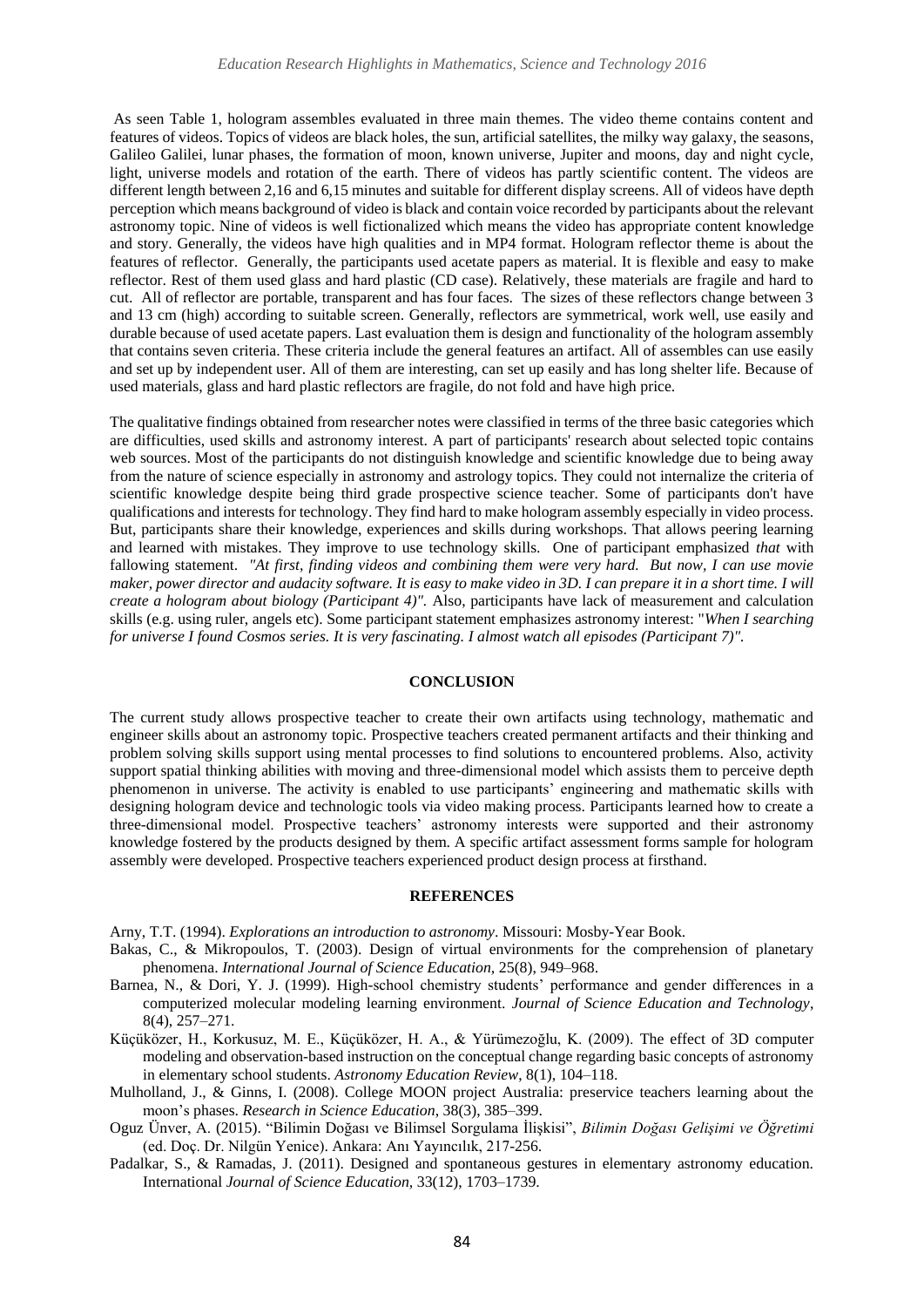- Percy, J.R. (2006). Teaching Astronomy: Why and How? *The journal of the American association of variable star observers*, 35(1), 248-254.
- Plummer, J. D., Kocareli, A., & Slagle, C. (2014). Learning to explain astronomy across moving frames of reference: exploring the role of classroom and planetarium-based instructional contexts. *International Journal of Science Education*, 36(7), 1083–1106.
- Siegel, E. (2015). *Beyond the Galaxy: How Humanity Looked Beyond Our Milky Way and Discovered the Entire Universe.* Washington: WSPC.
- Uçar, S. & Demircioğlu, T. (2011). Changes in preservice teacher attitudes towards astronomy within a semesterlong astronomy instruction and four-year-long teacher training programme. *Journal of Science Education and Technology,* 20(1), 65–73.
- Yair, Y., Schur, Y., & Mintz, R. (2003). A "thinking journey" to the planets using scientific visualization technologies: implications to astronomy education. *Journal of Science Education and Technology,* 12(1), 43– 49.